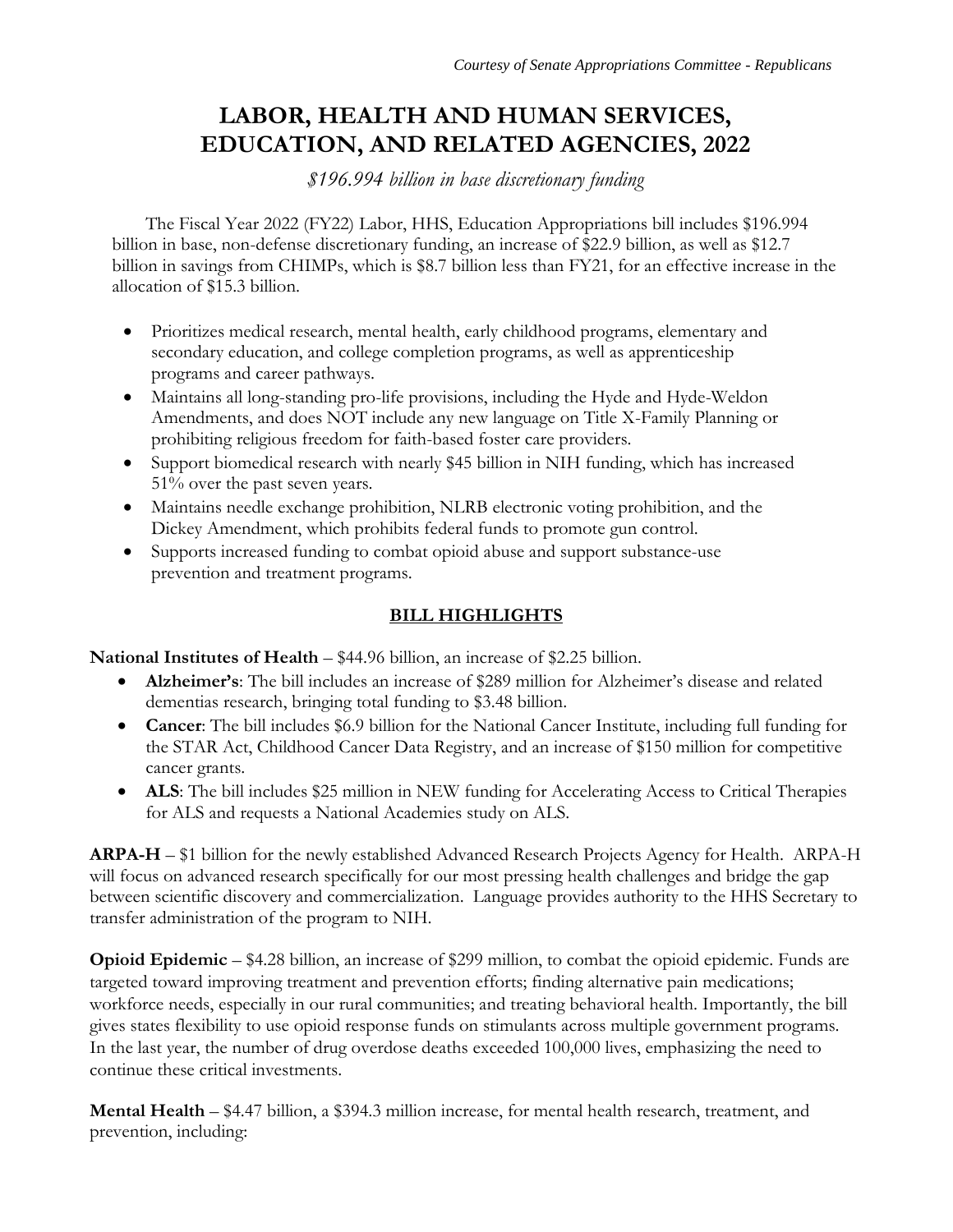- o\$315 million, an increase of \$65 million, for Certified Community Behavioral Health Clinics.
- o\$175 million is included for SAMHSA suicide prevention activities, including \$101 million to launch the NEW three digit (9-8-8) Suicide Lifeline in July 2022.
- o\$111 million, an increase of \$90 million is included for school-based mental health grants at the Department of Education.

**HHS Preparedness** – The agreement includes \$745 million, a \$148.3 million increase, to support advanced research and development of medical countermeasures at BARDA; an increase of \$140 million for the Strategic National Stockpile; and \$300 million for pandemic influenza preparedness.

**Apprenticeship Funding** – The agreement includes \$235 million, an increase of \$50 million, to support the apprenticeship program.

**Early Education** – The agreement includes \$17.2 billion, an increase of \$543 million, for the Child Care and Development Block Grant and Head Start.

**K-12 Formula Grants** – The agreement includes an increase of \$1 billion for Title I grants and \$433 million for IDEA State Grants.

**Pell Maximum Award –** The agreement includes a \$400 increase to the maximum Pell award for a total of \$6,895 for the 2022-2023 school year.

**Title X-Family Planning and Teen Pregnancy Prevention** – The funding increases in the House and Senate bill were denied.

**Sexual Risk Avoidance** – \$35 million in funding is restored after being eliminated in the House and Senate bills.

**Children's Hospitals Graduate Medical Education** – \$375 million, an increase of \$25 million.

**LIHEAP** – \$3.8 billion, an increase of \$50 million above FY21.

#### **Career, Technical, and Adult Education**:

- CTE State Grants: \$1.38 billion, an increase of \$45 million above FY21.
- Adult Education State Grants: \$690 million, an increase of \$15.5 million above FY21.

#### **Student Aid:**

- Pell: \$6,895 for the maximum Pell Grant, an increase of \$400 above FY21.
- SEOG: \$895 million, an increase of \$15 million above FY21.
- Work Study: \$1.21 billion, an increase of \$20 million above FY21.
- Student Aid Administration: \$2.03 billion, an increase of \$180 million above FY21.

### **Higher Education:**

- TRIO: \$1.14 billion, an increase of \$40 million above FY21.
- GEAR UP: \$378 million, an increase of \$10 million above FY21.

**Corporation for National and Community Service** – \$1.15 billion, an increase of \$29.5 million above FY21.